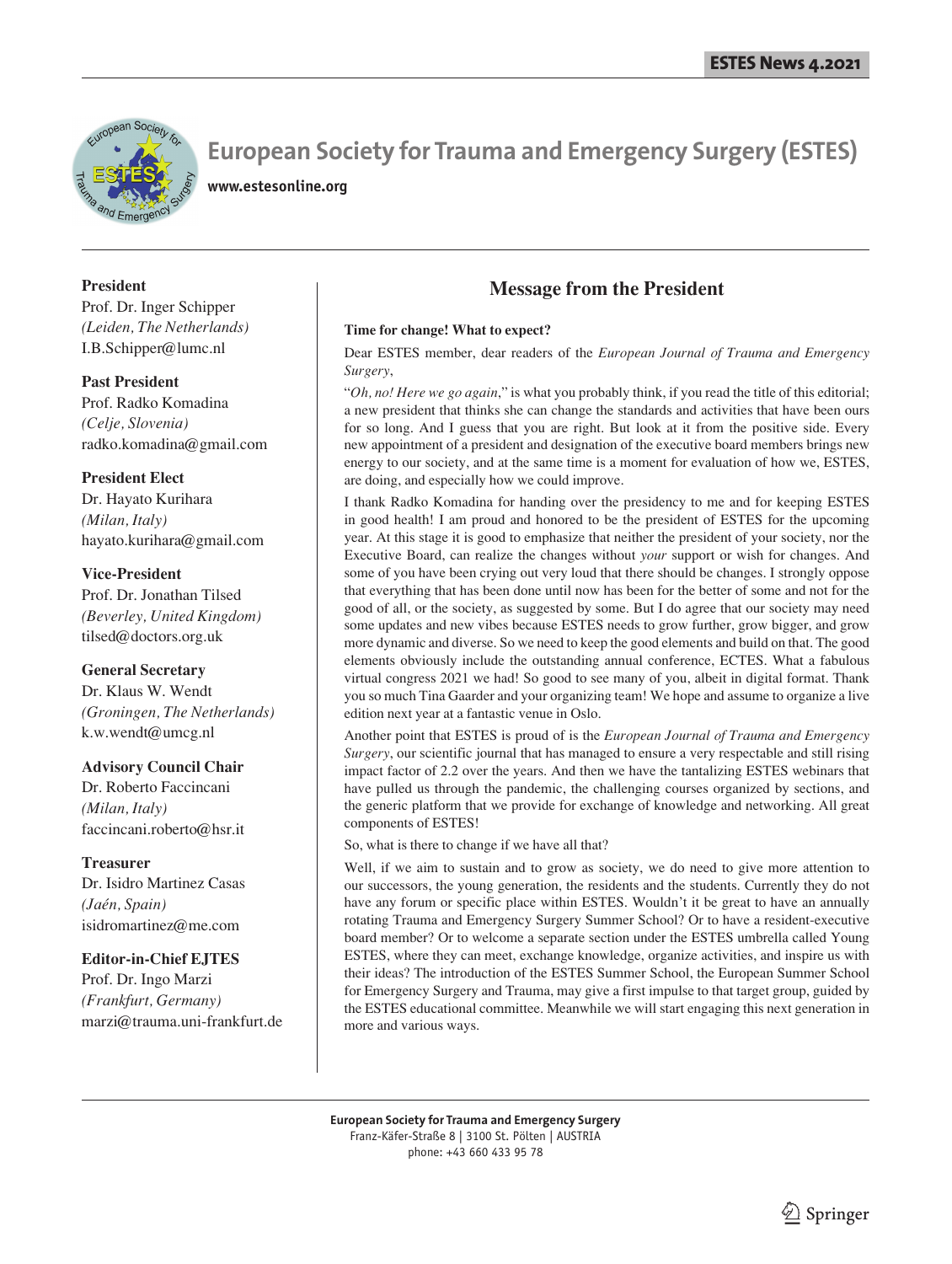

**www.estesonline.org**

The other group that needs to be involved more, are our female colleagues. Gender inequity in trauma and emergency surgery is not an opinion; it is a fact. We are surrounded by ambitious, high potential female surgeons who are ready to help us within ESTES as speakers, committee members, role models and mentors. But we fail to involve them. Therefore, this year the gender equity initiative will start, for which we invite all ESTES members, male and female, to participate.

Also scientifically we will open up and become involved in and supportive of European scientific projects. For the first time, ESTES will participate in a Horizon 2020 EU project. ESTES will participate in the aspirational Nightingale project, an EU-funded project on the organization of prehospital care. You will find more information about this project on the website.

At www.estesonline.org you can also read about the ESTES sections. They presented their goals for 2021/2022 during ECTES 2021 and in their section meetings, to which you are all welcomed. Several sections of ESTES have appointed new board members, with new ideas and initiatives. You may expect them to reach out to you with their programs. Please be ready to participate!

About our website, and communication in general, a promising ESTES communication strategy has been launched, and it will be implemented starting this month. The ambition is to make ESTES the number one European contact for all members engaged in trauma and emergency surgery—via any means of communication. So yes, you may expect to hear more and more often about what is going on in European trauma and emergency surgery, by means of social media, the website and newsletters. And we will be happy to include you all, for input and discussion.

Optimizing care for trauma patients and patients that require emergency surgery is a continuum. And for that continuum we will need growing engagement from you, our present members, and from new members. That is why we invite you all to become an *active* ESTES member and to participate in at least one of the existing or new initiatives if you do not already do so. Let us know that you are there and ready to engage in ESTES!

Meanwhile, I wish you a lot of pleasure and inspiration reading this journal and I hope we can all meet each other again soon at one of the courses or conferences, somewhere in Europe, leaving the sequelae from this horrible pandemic behind us. So stay well, stay healthy, and stay inspired!

Inger Schipper ESTES President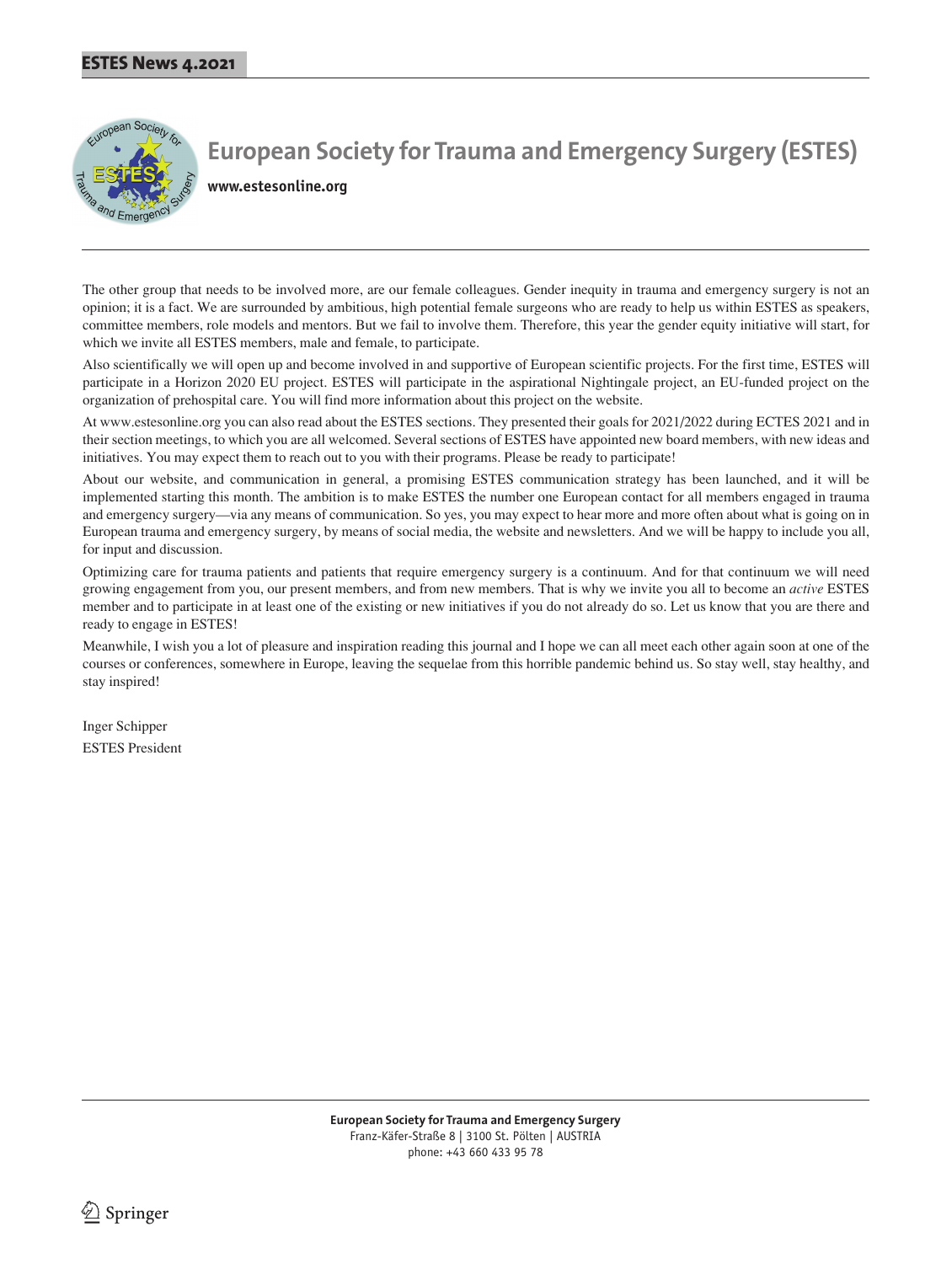

**www.estesonline.org**

## **ESTES Emergency Surgery Section Meeting Minutes 30 April 2021, 10:00 CEST Virtual Meeting**

Attendance: 18 members

Participants: Hayato Kurihara (HK), Ari Leppanniemi (AL), Simone Giudici (SG), Isidro Martinez Casas (IM), Luca Fattori (LF), Lukasz Krajnik (LK), Andrei Mihailescu (AM), Olga Rutka (OR), Carlos Yanez (CY), Beat Schnuriger (BS), Shahin Mohseni (SM), Jorge Pereira (JP) and Michael Sugrue (MS). There were also five members present but identified as "iPhone Guest." Secretariat: Manuela Walland (MW).

Chair: Jorge Pereira (JP), Portugal Co-Chair: Michael Sugrue (MS), Ireland

#### **Agenda**

#### **1. Opening**

JP welcomed the participants and thanked them for their availability.

#### **2. Presentation of the actual committee member situation**

Active Members of the Section in March 2021: 240; in July 2020: 520 JP showed some concern regarding the evolution of the number of Section members and stated that the fact should be remembered when programming further Section activities.

The Chair and co-Chair will step down, as they were elected in 2019, and the term is two years. Regarding the Committee's composition, Luca Fattori and Stefan Schulz-Drost (SS) end their 3-year period. According to the bylaws, another 3-year mandate is possible if they are willing to proceed. To this end, JP previously inquired by e-mail about their availability to continue. LF answered affirmatively. There was no response from SS. The remaining elements of the Committee maintain their positions since they were elected less than three years ago.

#### **Committee 2021/2022**

Chair: to be elected Vice-Chair: to be elected **Committee members:** Gary Bass (IR) 2020 Beat Schnuriger (SUI) 2020 Shahin Mohseni (SWE) 2020 Henrique Alexandrino (PT) 2020 Andrei Mihailescu (UK) 2019 Rifat Latifi (USA) 2019 Luca Fattory (IT) 2018–to be replaced Stefan Schulz-Drost (GER) 2018–to be replaced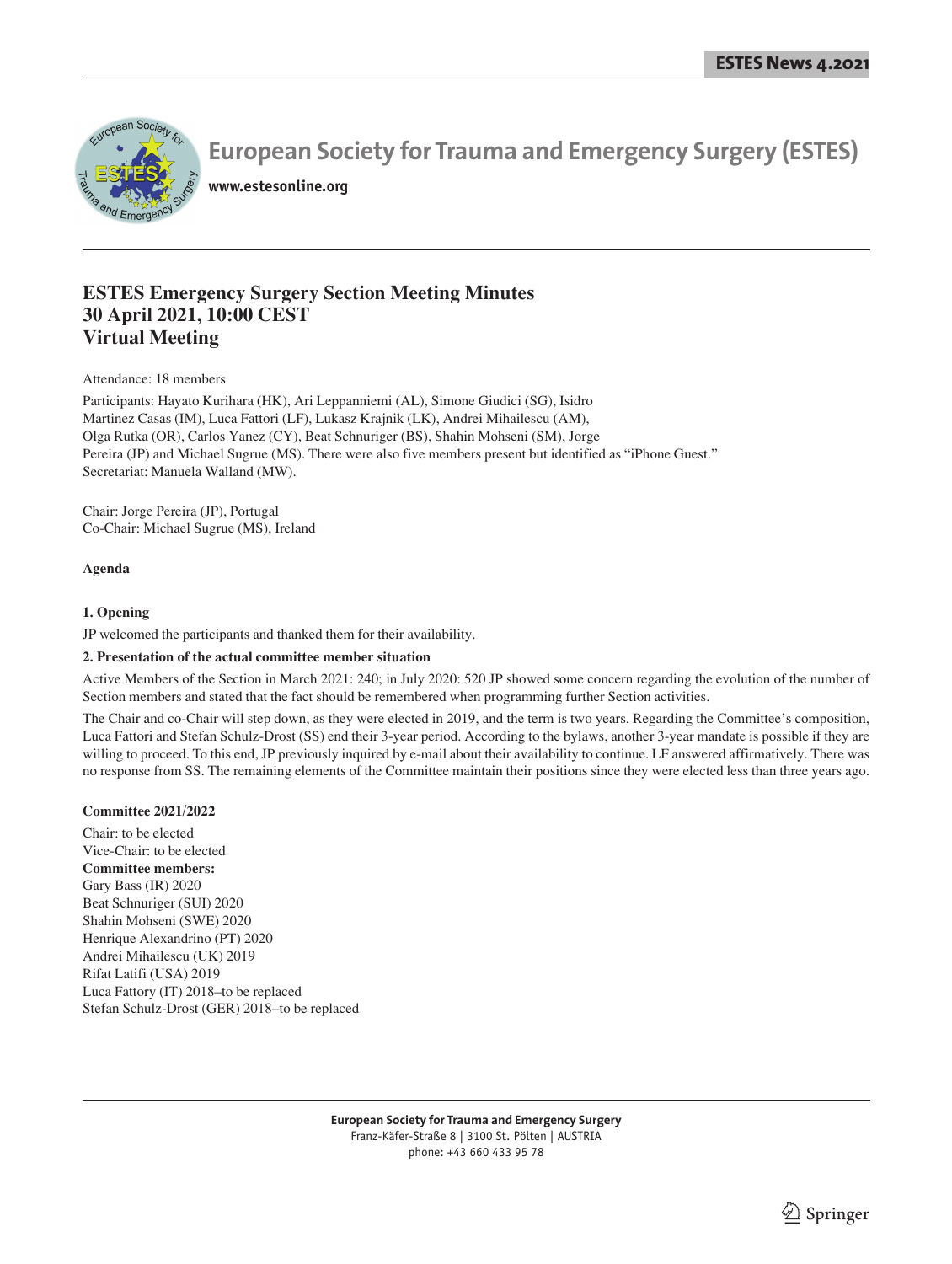

**www.estesonline.org**

#### **3. Summary of activities developed**

a. Seven proposals were made for the Oslo ECTES, five accepted, and two postponed. After cancellation of ECTES 2020 due to the COVID pandemic and the subsequent decision to postpone the Congress to the following year, the proposals and sessions remained in the new program:

- i. Acute Cholecystitis–Time to Review Our Practice
- ii. Complicated Acute Appendicitis–Get Real
- iii. Bundles of Care in Emergency Surgery
- iv. Diverticular Disease–Controversies in Emergency Surgery
- v. Improving Laparotomy Outcomes

However, Oslo was postponed again, and in 2021 the ESTES virtual week was organized, taking place online from April 25–30. The program kept some of the proposals, and ESS participated in the organization of 2 sessions:

- **Improving Laparotomy Outcomes**, with the participation of Jonathan Tilsed (UK) and AM as moderators and CY, HK, Bruno Pereira (Brasil), Tina Gaarder (Norway), MS, and GB as speakers.

- **Complicated Acute Appendicitis**—Get Real, with the participation of Cristina Varcárcel (Spain) and Rifat Latifi (USA) as moderators and Matti Tolonen (Finland), IM, SM, Maria Gaard (Norway), Hanne Heid (Norway), and Jonathan Tilsed (UK) as speakers.

b. Simultaneously, according to the plan to prepare the scientific program of the Congress one year ahead, talks began in 2019 for the Program of ECTES Ljubljana, now postponed. Seven proposals were made but not yet discussed:

- i. Emergency Surgery Quiz
- ii. Battle Session: Acute Appendicitis: What is the Best Practice?
- iii. Stomas in Emergency Surgery—The Right Way to Do It
- iv. Things That We Don't Learn in Medical School—NOTSS
- v. Nightmare Fistulas
- vi. Small Bowel Adhesions in the 21st Century
- vii. Patient Optimization for Emergency Surgery

c. The Snapshot on Acute Appendicitis is near the deadline for patient enrollment, coordinated by committee member SM. It will finish on 31 May 2021.

- d. Noteworthy are the scientific productions and documents made and published during 2020 and early 2021, associated with the Section as a result of the European Snapshot Audit on complicated calculous biliary disease:
	- 1. Patterns of prevalence and contemporary clinical management strategies in complicated acute biliary calculous disease: an ESTES' snapshot audit' of practice (*European Journal of Trauma and Emergency Surgery*, July 7, 2020; DOI: 10.1007/s00068-020-01433-x)
	- 2. Self-reported and actual adherence to the Tokyo guidelines in the European Snapshot Audit of complicated calculous biliary disease (*BJS*, open May 17, 2020; DOI: 10.1002/bjs5.50294)
	- 3. Patients over 65 Years with Acute Complicated Calculous Biliary Disease are Treated Differently—Results and Insights from the ESTES Snapshot Audit (*World Journal of Surgery*, April 3, 2021; DOI: 10.1007/s00268-021-06052-0)
- e. In 2020, a new online education initiative took place in the format of Webinars, roughly once a month. The ESS suggested the following topics:
	- i. Postoperative abdominal sepsis
	- ii. Soft-tissue infections
	- iii. Acute severe pancreatitis—when is it definitely for surgical treatment?
	- iv. Cholecystostomy for severe cholecystitis in high-risk patients—is it worth it?
	- v. Update on ultrasound for emergency surgeons—where do we stand?
	- vi. To do or not to do ... Cholecystectomy for acute cholecystitis in the elderly

The Webinar was aired in September 2020 concerning topic vi. in the list.

phone: +43 660 433 95 78

 $\textcircled{2}$  Springer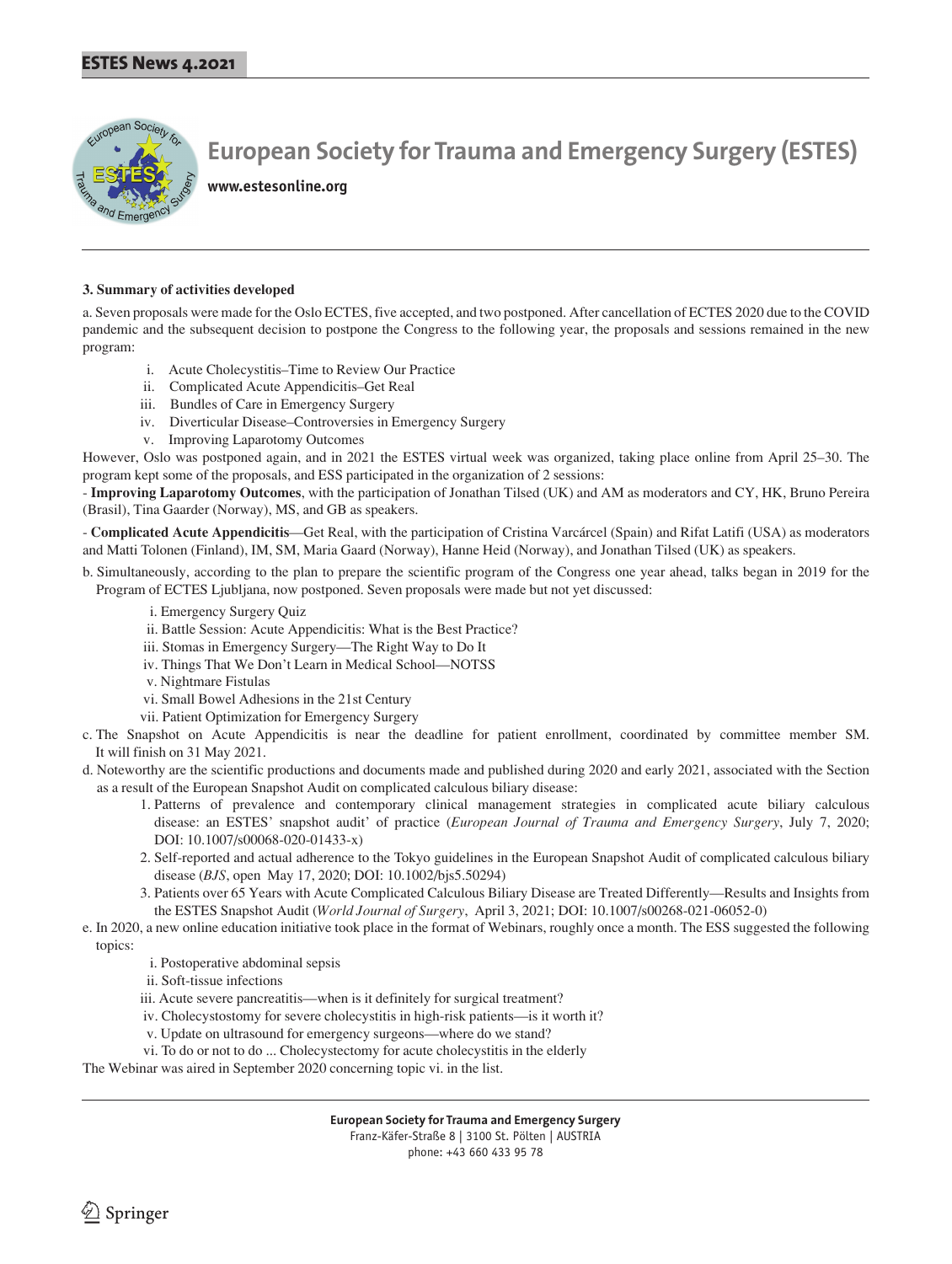

**www.estesonline.org**

#### **4. Election of the Chair and Vice-chair for the next two years**

MS was the only person presenting his candidacy to Chair, and SM the only one for co-Chair. Both showed interest in continuing to work on behalf of ESTES, and Emergency Surgery in general. MS presented a summary program which he intends to develop, with the following items:

- i. Establishment EGS registry minimum dataset
- ii. Practice guidelines in key EGS conditions
- iii. Key outcome indicators—a position paper
- iv. Patient advocacy group
- v. Support individual committee members' projects in EGS
- vi. Broaden interinstitutional collaboration (WSES, ASGBI, AAST, etc.)
- vii. New educational avenues

SM stated his commitment to the group and his support in developing data gathering and educational sharing. He also showed interest in developing strategies encouraging higher participation of younger and female members in the Section's activities. Nobody else showed intention to run for this role. AL said that there is no need for a formal election when there is only one candidacy for each position. So JP asked if there was somebody against the election of MS and SM for Chair and co-Chair, respectively. There were no objections. HK showed his support to the candidates and agreed with AL. So MS and SM were formally recognized as the proposals of the Section to the Executive Board as Chair and co-Chair for the next two year period.

#### **5. Election of Committee members**

At this point, there were three vacant places in the Committee: Those from the members finishing their 3-year term and that of SM, now co-Chair. LF presented his will to keep his position. SM suggested OR and CY, pointing out their commitment and academic interest in medical education and EGS in particular. OR had to leave the meeting because she was on call, but SM stated that she is willing and committed to become a member of the ESS Committee. HK seconded SM's suggestion. HK added that besides having Committee members and being elected to it, as anybody can, there is a need to attract the younger generation of surgeons. He thinks that the only way to attract them is by keeping them involved. ECTES always has many residents worldwide, but they never get involved nor are invited to participate. HK suggested that the Committee add a resident as a member or a residents' representative. He believes that this issue has never been discussed in previous meetings. SM supported the idea adding that he introduced the topic discussed in an Advisory Council meeting. He thinks that this person should have a position as adjunct and thus be able to participate in the formal section meetings but not having same voting rights as the Committee members. This person should also have one of the Committee members as mentor. This gives them an opportunity to become familiar with ESTES and EES for the future. IM stated that the Section needs to grow. Committee members should be very active in online education like webinars and other social media to attract the young surgeons and residents and bring them to the Section's activities. Secondly, IM believes that the near communication between the Chair, co-Chair, and the Committee members should extend to all members of ESTES, not only the Section Members. IM says that the Section cannot lose the opportunity. Social media should be used to attract young surgeons to the Section's activities, academic or otherwise. JP agreed and gave an example of the Portuguese Surgical Society, which has a Residents' Committee and a representative of that group on the Board with voting capabilities. Every year in the National Congress, they are responsible for organizing one Session. However, JP stated that maybe this shouldn't begin within one Section but involve all sections and even the Executive Board. CY thanked SM and HK for the support given for his candidacy and feels honored with the suggestion. CY agreed with IM regarding the need to increase the use of social media to spread ESTES view and has been working hard to do so. HK said that the topic of attracting residents and young surgeons to ESTES has been discussed before. He recalled that in 2019 during a meeting, Luke Leenen was very clear in this matter. Luke Leenen was against the suggestion. He added that if the Society wants to attract young people, it should not create Committees but rather involve them in the Society's activities. HK said that a committee of young surgeons will always feel something apart. He referred that one resident is present in the meeting because he told him to be present, to be involved.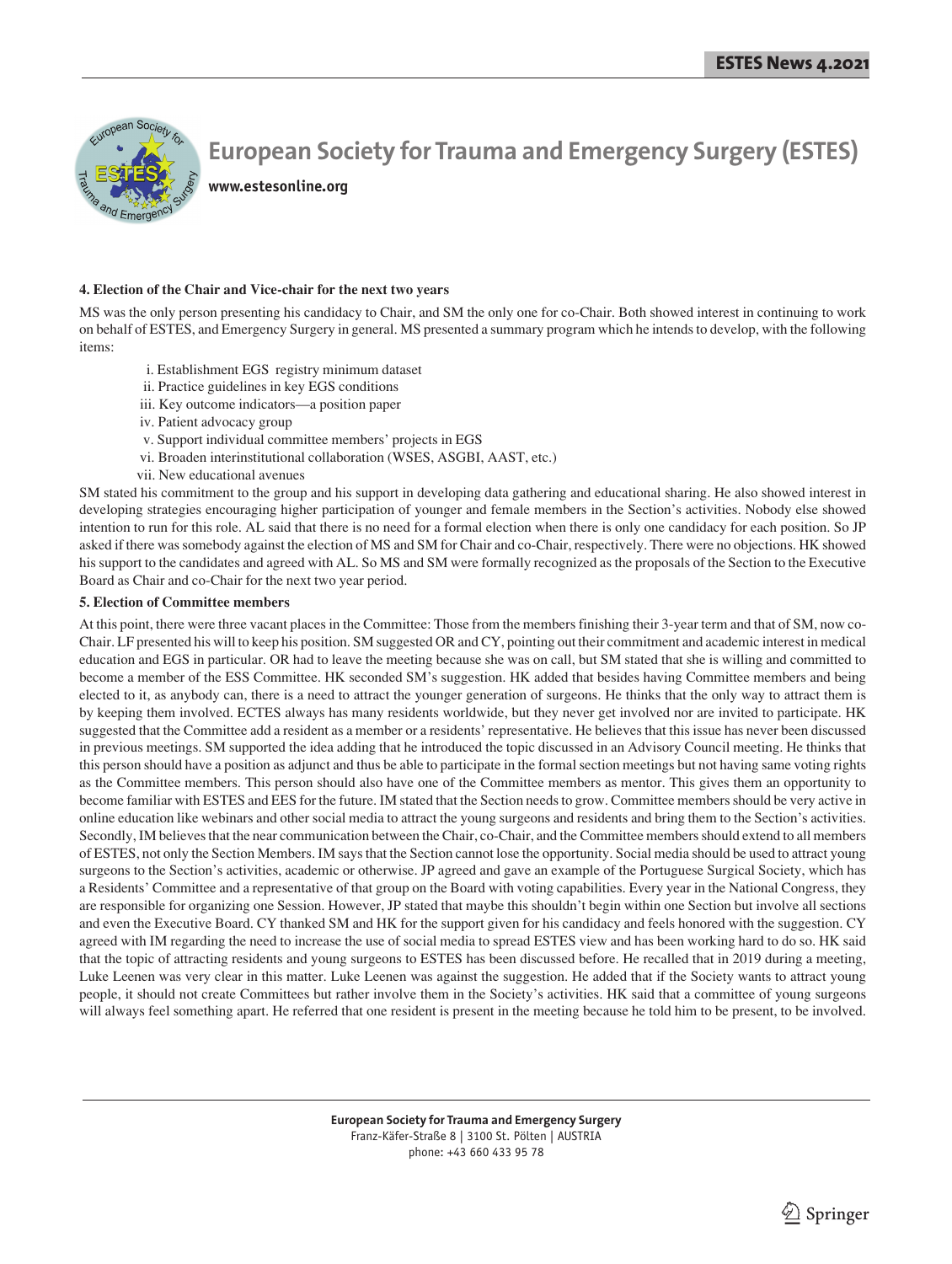

**www.estesonline.org**

Otherwise, he wouldn't have participated. AM said that he is in favor of the idea of each Section having a resident. Those residents could gather in a Committee of their own. MS thanked CY and OR for their candidacy. He added that the involvement of residents is a fantastic idea. His suggestion is to have a group of 6 or 7 residents, supported by Committee members, who would work together and create their working ethics. They should be members of ESTES. For that, the membership fee for residents should be more attractive so they can be part of the group. For a resident, participating in a Section is of curricular interest, and they are willing. SM said that the issue of starting a resident section in ESTE, is complex and is outside the Section's duties. The Section can present the idea as a motion. However, it cannot build it without the sanctioning of the Advisory Council, Executive Board, and so on… SM is favorable to the idea that a resident should have a spot. The resident could be invited, mentored by a Section member, grow and learn how it works. When ready, they will be invited to become formal members of the Committee. SM thinks that the best way is to have two residents participating in the Section activities, involving them in ongoing projects. When they became Attendees, they will be asked to join the Section, knowing already what their role will be. Statutorily the sections can not create a new section. IM proposed to suggest to Jonathan Tilsed the inclusion in the webinars a query about the attending surgeons to know if any residents are participating, which he thinks is the case. Using the Zoom platform, he suggested that the Section should meet more frequently (for example, every two months) to be more active and participate in more projects. It is up to the new Committee to decide. HK suggested a Webinar meeting for residents and, maybe, organized by them. It is not necessary to have a particular relation to ESTES (like being members). IM agreed and gave an example of the Spanish Surgical Association that has a weekly webinar for residents, tutored by a senior, and it works very well. MS wants to decide how residents should be involved with the Section. He agreed on using webinars, but there are other ways to do so. IM said that the Section should involve them in its' activities as SM suggested. MS suggested opening the next ESS meeting to the residents and asked if it is possible to do so. HK agreed with MS. He suggested an underlined note of appreciation in the meeting's invitations for residents' participation. HK asked SG his opinion since he is a resident. SG said that participation is very important for them, even without being part of the Board or Committee. It is a way for residents to know how the Society works and participate in Society's activities. Residents can bring new ideas for new projects, and that way, the Section also wins. JP asked the participants what the strategy would be to invite residents and if nonmembers of ESTES residents should also be invited. CY pointed out the importance of engaging residents in active research, which is important for their curriculum and academic careers. CY was favorable to extend the invitation to nonmembers of ESTES.

MS committed himself to draw up a working plan within a week for discussion among Committee members.

The meeting followed with the election of the three new Committee members. As with the previous election, nobody presented any objection to the election of the three proposed candidates. Thus, LF, CY, and OR were formally elected as the new members of the ESS Committee presented to the EB.

#### **6. Information**

a. SM: Update on the Snapshot on acute appendicitis:

- 68 centers from Europe, Asia, and USA participating;
- 2600 cases uploaded (some centers have collected cases but have not uploaded them yet);
- Estimate of 3000 patients;
- Probably some data will be out in 2021.

b. MS stressed the importance of these kinds of studies and had some suggestions for future discussion. MS would like to involve junior residents in this research, as already stated before. MS presented laparotomy closure as a topic example and stated this matter should be discussed afterward.

c. HK asked MS about the registry he proposed concerning the way to start. MS started by thanking the cooperation from HK in Italy, IM in Spain, and Henrique Alexandrino in Portugal. He says that in the beginning, the registry was done on RedCap, but he thinks, however, although being a good research tool, RedCap does not allow the generation of reports, so he moved to MySQL, which is more user friendly. MS plans to run the registry through ESTES rather than individually, and it will be available through ESTES. He applied for IAT funding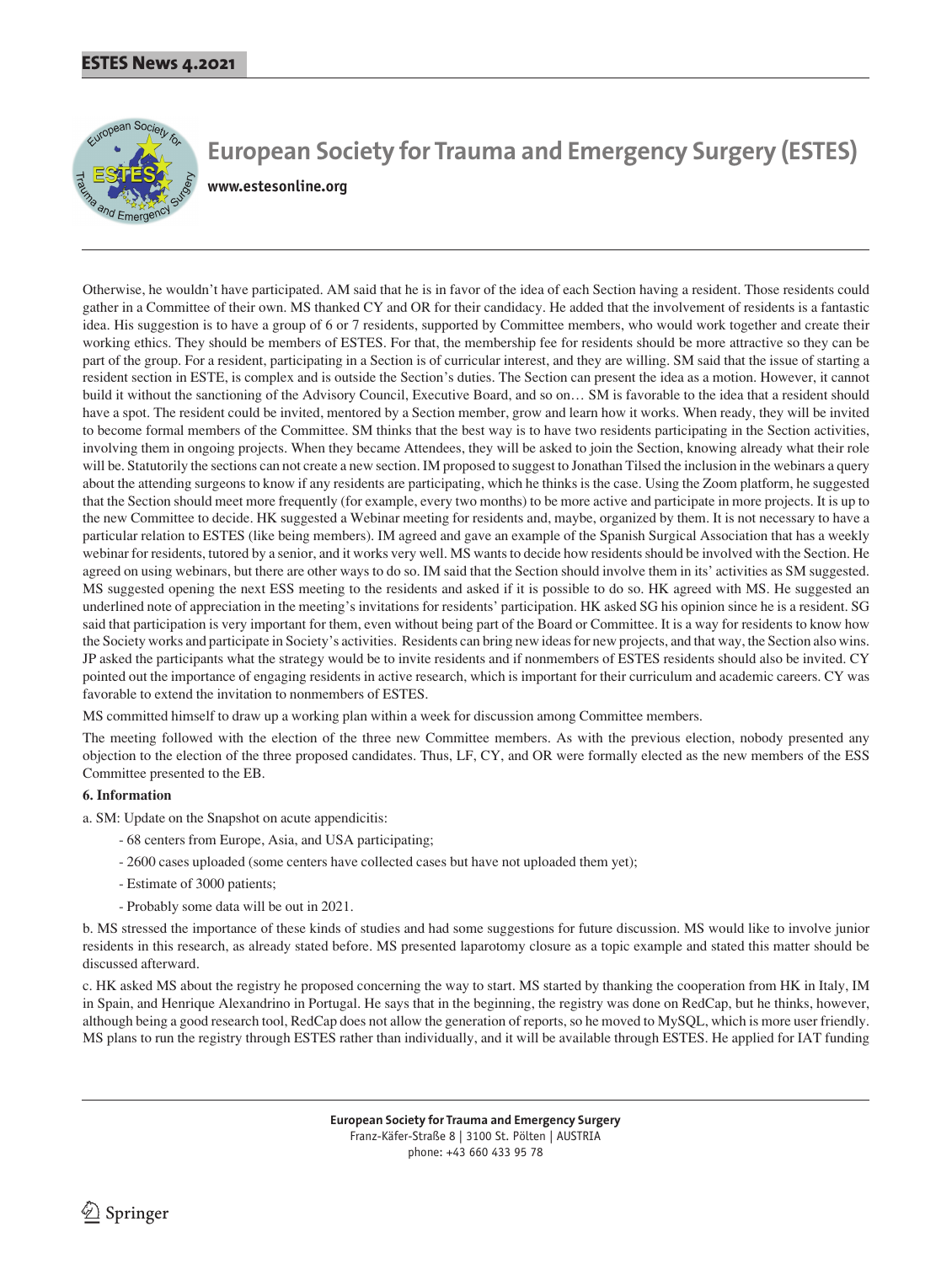

**www.estesonline.org**

and is awaiting an answer. There won't be a specific cost for users, but there is a need for maintenance. The database will be in Donegal, but each participating center will have access to its data at any time.

Adjusting a proper minimum dataset will need several workshops and, in time, the registry will improve. HK said that once ESTES introduces the registry, national societies should also expand the registry in their countries. MS supported the idea.

#### **7. Closure**

JP thanked the members of the ESS for their cooperation over these last years, first as co-Chair and subsequently as Chair. JP congratulated MS and SM for their election as well as the three new Committee members (LF, CY, OR). The meeting was closed.

The current composition of the ESS Committee is as follows:

**Chair:** Michael Sugrue (IR) **Vice-Chair:** Shahin Mohseni (SWE)

#### **Committee members:**

Gary Bass (IR) Carlos Yanez (SP) Beat Schnuriger (SW) Henrique Alexandrino (PT) Luca Fattory (IT) Olga Rutka (UK) Andrei Mihailescu (UK) Rifat Latifi (USA)

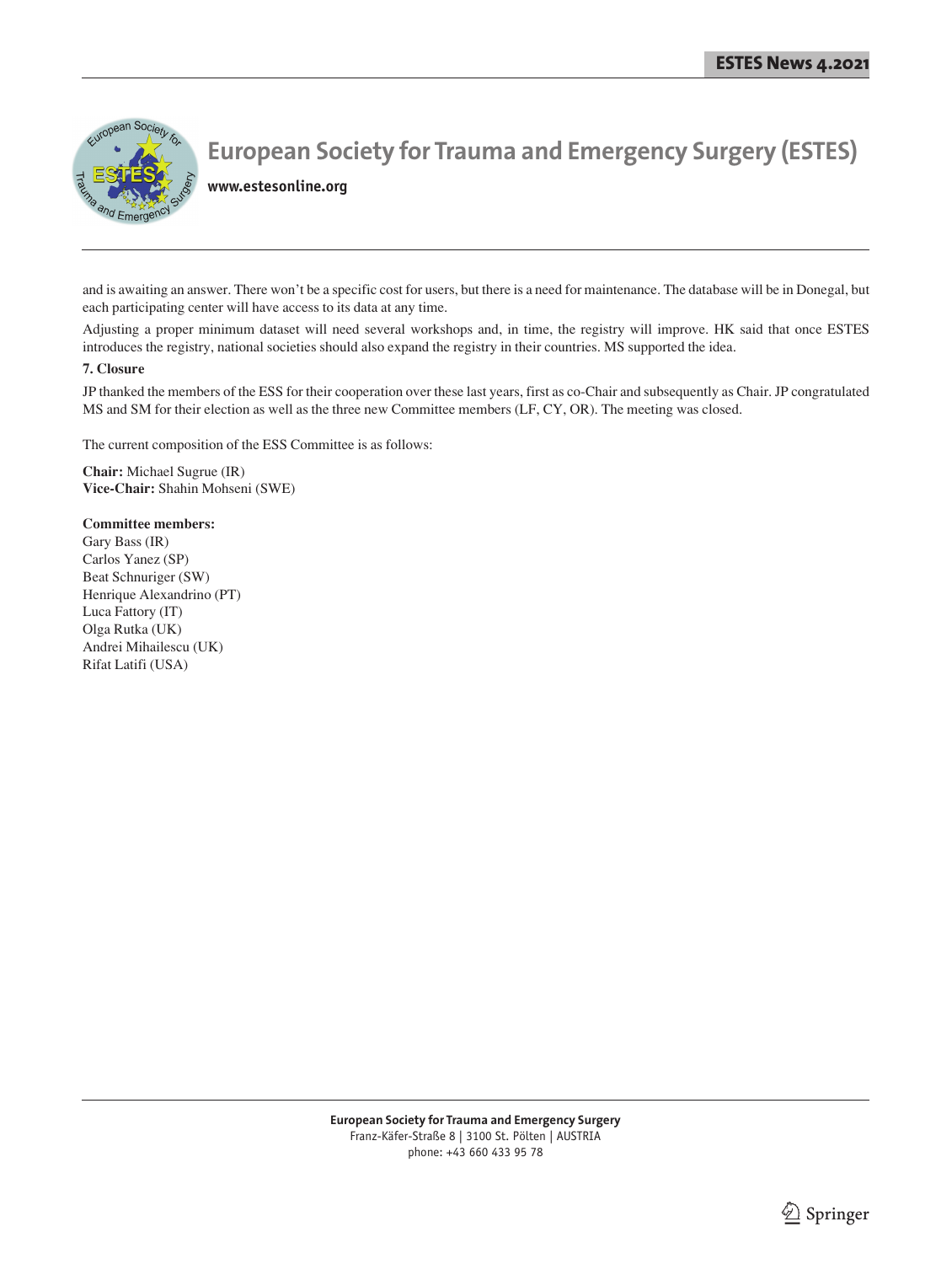

**www.estesonline.org**

## **ESTES Disaster and Military Surgery Section Meeting Minutes 05 May 2021, 19:00 CEST Virtual Meeting**

#### **Notes:**

10 members attended the whole meeting.

#### **Agenda**

- **1. Opening and welcome**
- **2. Election of recording secretary Itamar Ashkenazi volunteered, no one objected**
- **3. Approval of the agenda**

#### **4. Report on 2020–2021 section activities**

ECTES 2020 was cancelled and ECTES 2021 considerably reduced (from 6 to 2 sessions). In the spring of 2020, at the time that ECTES 2020 was cancelled, the chairmanship of the section had prepared a proposal for sessions and possible speakers for both Oslo's ECTES 2020 and Ljubljana ECTES 2021. Some of the content was used for the virtual ECTES 2021 congress.

The section was also involved in two ESTES webinars. The "Beirut Port Blast" webinar was attended by a very large group and it lasted a little over 2 hours with almost full attendance. A second webinar was held together with Aitor from the Polytrauma section on the management of complex soft tissue injuries, both in the abdomen and the extremities.

Comments offered by the members:

- Though the virtual platform has its advantages, physical meetings are more attractive.
- The recorded lectures had an artificial "movie-like" experience that did not allow any flexibility.
- Even though the congress was held in the afternoons, it might be that attendance was low since members were forced to be involved with their everyday work in their hospitals.
- Even if physical congresses are to be held again soon, we still should consider using the virtual format for invited lectures that are "out of the box" (by non-surgeons). This could diminish costs significantly.
- More webinars are scheduled and members of the section are encouraged to propose topics, whether in the realm of the disaster and military surgery or in other ESTES-related topics.
- Carlos Yanez introduced the "Stop the bleeding" program with which he is involved. Carlos suggested using this topic for both a webinar and the OSLO congress next year.
- Carlos Yanez also explained that in his region, there is a significant effort concerning the "Stop the bleeding" program that is shared by civilian organizations and the military. Military–civilian cooperation is a topic that should be expanded in both webinars and the congresses.

#### **5. Introducing the section regulations**

Itamar Ashkenazi presented that during the discussions in the bylaws committee, he found out that ESTES in 2009 formulated regulations for the different sections, including the Disaster and Military Surgery section (see PDF document available from the ESTES secretariat). The chairmanship of the section was not aware that these regulations even existed. The regulations were presented. The main gap between what is practiced today and what exists in these regulations is the lack of a section committee. Two issues were discussed: what is the

> **European Society for Trauma and Emergency Surgery** Franz-Käfer-Straße 8 | 3100 St. Pölten | AUSTRIA phone: +43 660 433 95 78

 $\textcircled{2}$  Springer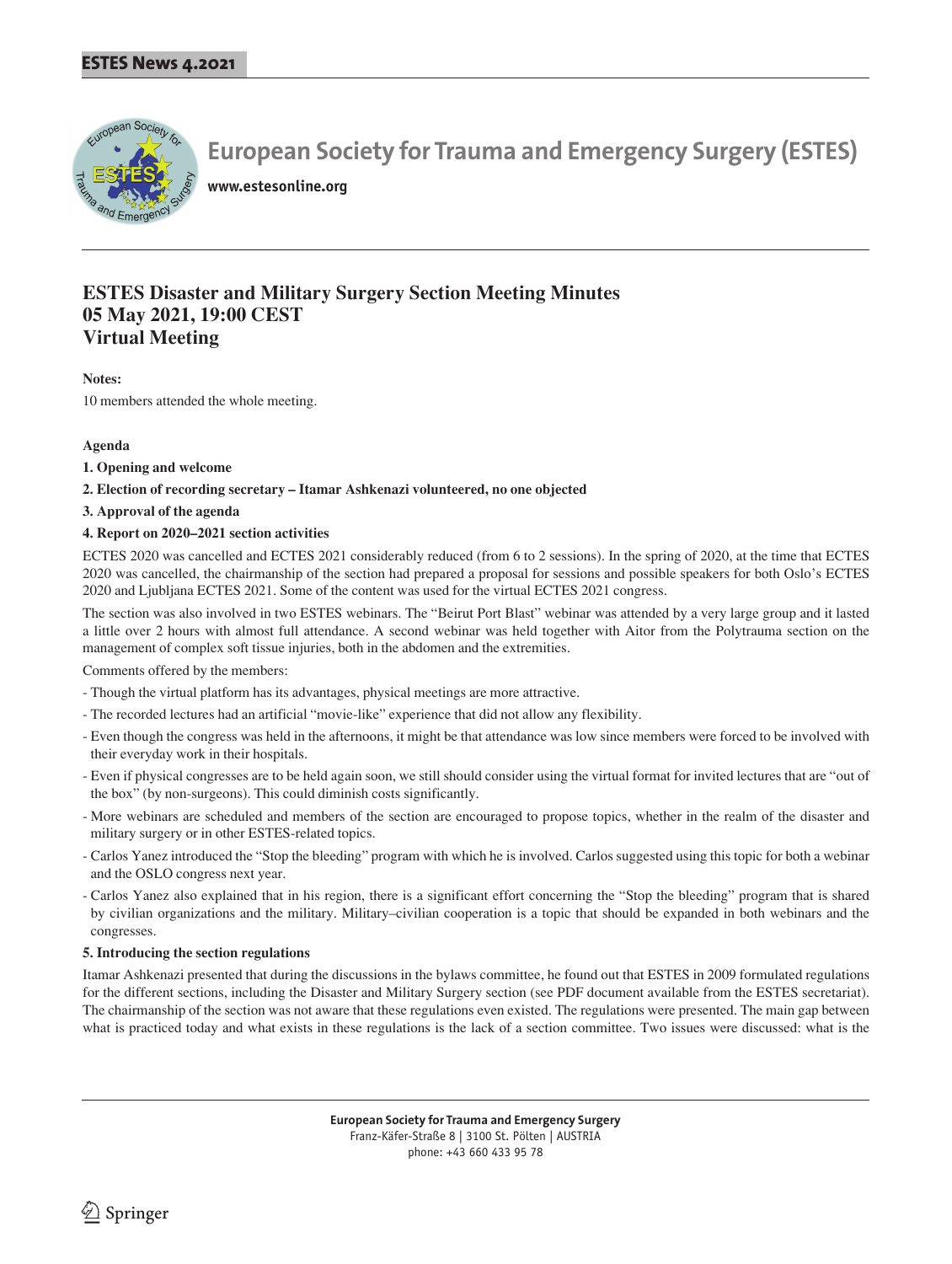

**www.estesonline.org**

purpose of this committee and what should be its composition? Sten Lennquist, who was the founding President of ESTES and also the founder of the section explained the purpose of this committee. The committee allows wider representation of members within the section leadership. It allows more people to be engaged. The committee can take upon itself responsibility for different tasks beyond the ECTES program, such as writing guidelines, organizing focused issues for the journal, supporting courses or any other initiative that is relevant to the section. As much as what should be its composition, taking into account the diversity of people and organizations involved, the emphasis was placed on having people who are willing to be engaged. It was decided that the section should try and reform the section committee with a secretary to serve as its moderator. The next section's meeting will be dedicated to forming of this committee and discussion of possible topics to be handled by this committee.

#### **6. Election of the Chairman and Vice-Chairman (2021–2023)**

Simon Herman, who for the last two years served as vice-chair was elected as the section's chairman for 2021–2023.

Carl Montan, who has been a member of the section for many years, was elected as the section's vice-chairman for 2021–2023.

During the elections it was decided that the section requires a secretary who will help form the section's committee. Carlos Yanez was elected to serve as the section's secretary for 2021–2023.

#### **7. Miscellaneous**

a. Bylaws committee—the activity of the bylaws committee was briefly mentioned.

b. Other:

- Tanja Hoffmann briefly explained the REBEL project with which she is involved. This is an educational program dealing with trauma.

- Roberto Faccincani briefly explained the sections possible involvement in an EU-funded Nightingale project about to be discussed in the executive board.

#### **8. Closing remarks**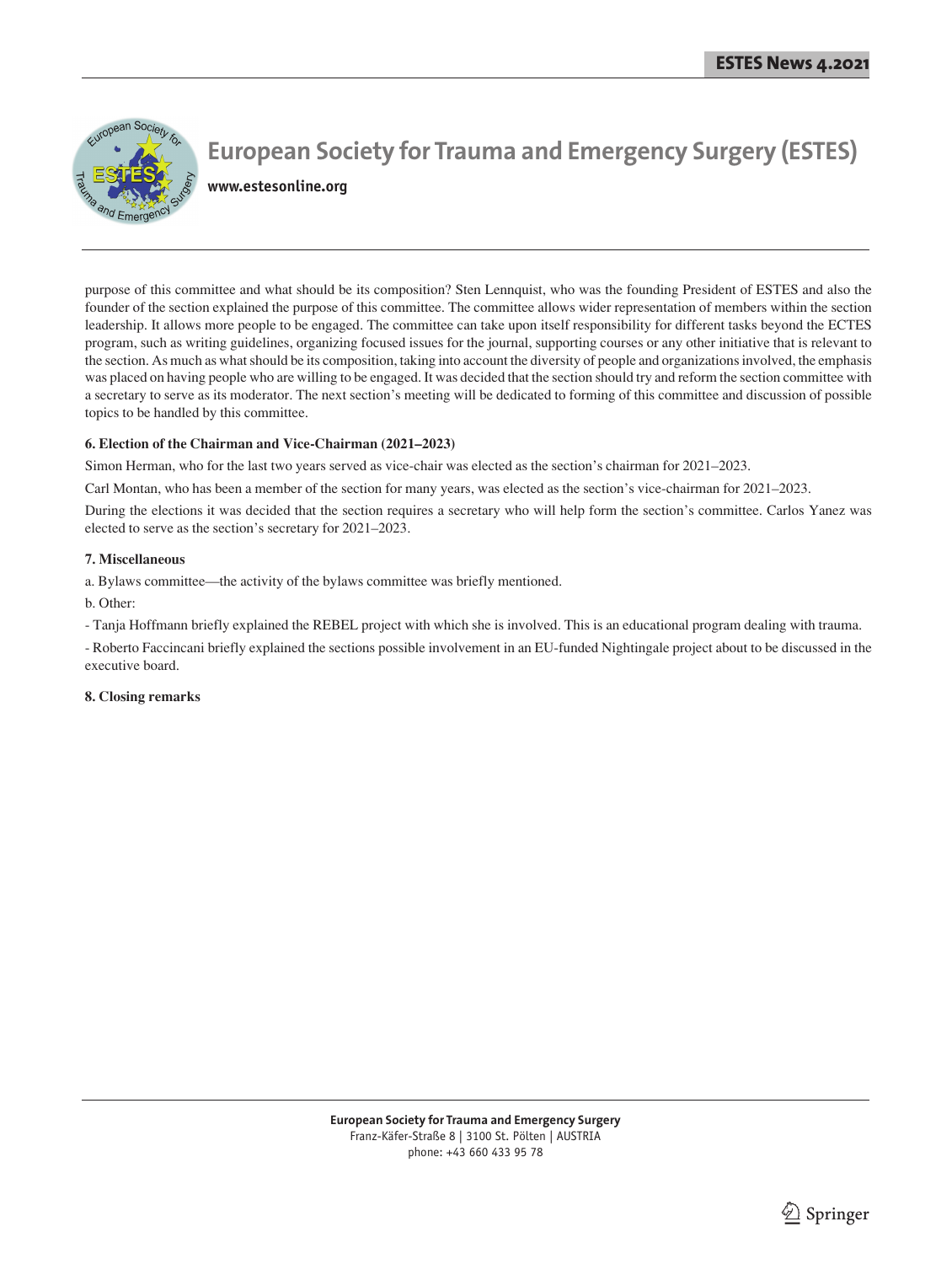

**www.estesonline.org**

### **ESTES Polytrauma Section Meeting Minutes 05 May 2021, 18:00 CEST Virtual Meeting**

#### **Update / feedback ESTES week**

All participants had a very good impression

#### **New Website**

The website was discussed and a few important suggestions were made, which will be incorporated.

#### **Upcoming course Zurich September 16–17, 2021**

The programme was discussed and currently it is planned to do the course with all available modules, including ER teaching, ward rounds and the pelvic clamp practical exercise. The participation of ESTES members will be continued and reinforced. There will be a satellite session, as suggested by Prof. Schipper, to discuss the topic of Trauma Systems in Europe (see below)

#### **New project ideas**

I. Schipper has a team working on a project about Trauma Systems in Europe. This will be one of the three new topics. D. Mariani suggested to work on a guideline for the management of pelvic fractures. All agree that this may be helpful. The existing project about major fractures will be continued.

#### **Webinars**

All agree that the two new projects would serve as an excellent topic for a webinar.